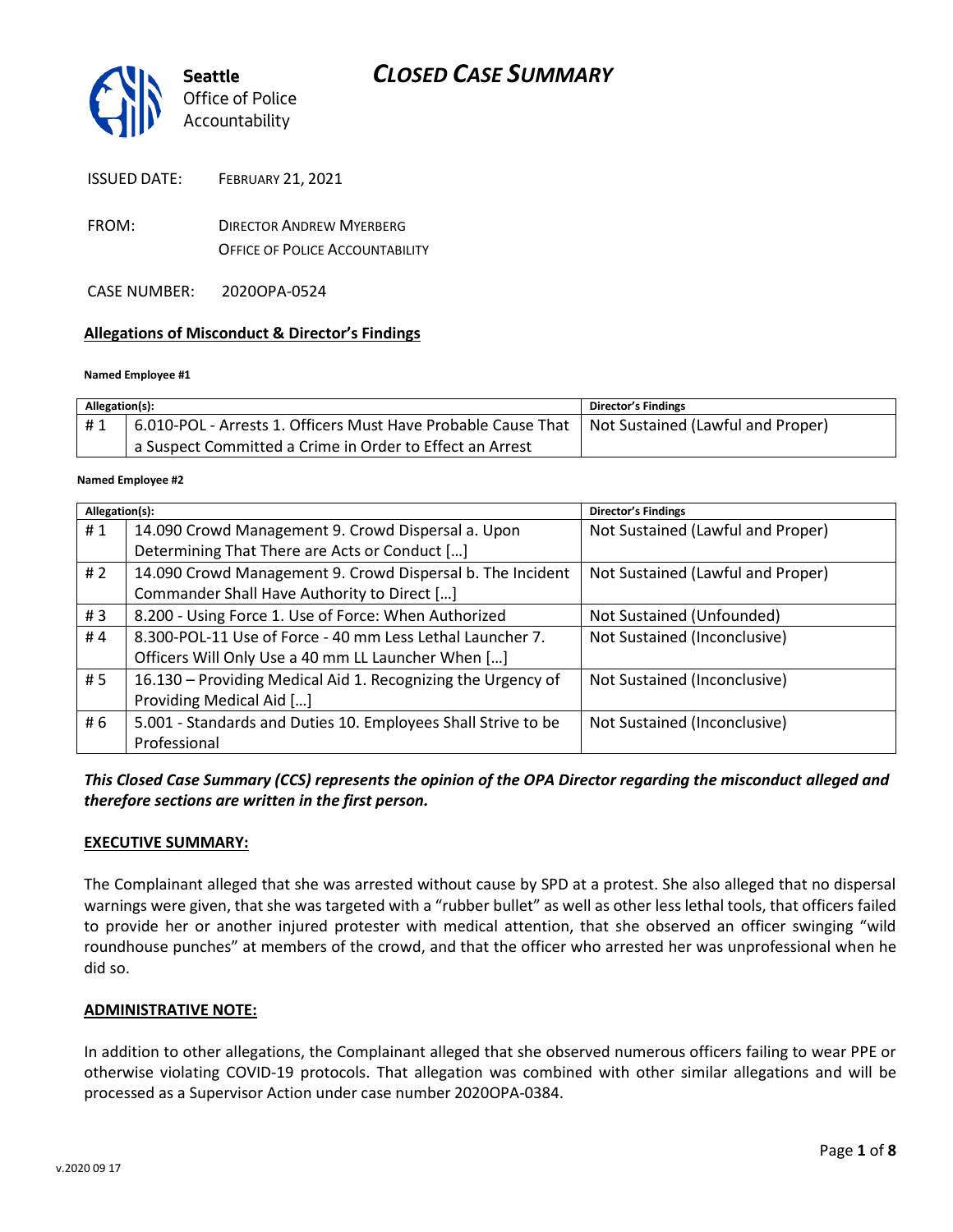

OPA CASE NUMBER: 2020OPA-0524

#### **ANALYSIS AND CONCLUSIONS:**

This case arises out of the demonstrations that occurred within Seattle and across the nation in the wake of the killing of George Floyd by a Minneapolis Police Officer. These protests were unprecedented in scope and were directed at law enforcement.

The specific incidents at issue here occurred on July 25, 2020, at approximately 4:20 PM, in the general vicinity of 11th Avenue and Pine Street. On that day, approximately 3,000 to 5,000 demonstrators gathered in the general area of the SPD East Precinct as part of a "Solidarity with PDX" demonstration. During the gathering near the East Precinct, members of the crowd threw projectiles at officers, and some individuals detonated an explosive device at the precinct causing damage. Shortly afterward, SPD commanders on the scene made the decision to disperse the crowd.

The Complainant, who was a member of the demonstration crowd, later filed this complaint with OPA. In her complaint and subsequent interview, the Complainant stated that she attended the July 25 demonstration. She described herself as being 5'9" tall, dressed in a black "Black Lives Matter" t-shirt and blue jeans, with blonde hair, goggles, and a dark purple umbrella. She stated that, before SPD officers began dispersing the crowd, she did not recall hearing a dispersal order given. The Complainant stated that, while attending the demonstration, she initially stood in the front rank of demonstrators and that while there, she was sprayed with a chemical agent that left a "peppery" taste and burning sensation. She said that she was also struck with what she described as a "rubber bullet," which based on the Complainant's description was likely a 40mm "blue nose" foam-tipped round. She stated that she did not see which officer fired it.

She described the officers she saw and interacted with as "mostly bike cops." She also alleged seeing an officer, who she described as 6 feet tall, heavyset, and White, dressed in full riot gear, break through the line of officers and begin swinging "wild roundhouse punches" at the demonstrators. The Complainant stated that another officer pulled him back. The Complainant said that this occurrence caused her to begin video recording.

The Complainant described seeing officers begin to advance while shouting "move back." She stated that she did so and retreated from the intersection of 11th and Pine to closer to Nagle Place. The Complainant also described officers advancing and shouting "move back or you will be arrested." She said that she moved back and crossed the street, and that at that time she encountered an officer who told her "okay, now you will be arrested." He then arrested her. In her initial complaint, the Complainant described complying with orders at the time her arrest.

After her arrest, the Complainant alleged that she saw a male arrestee in his early 20s bleeding from a visible head wound, and that no officers provided medical assistance. She stated that she did not, herself, summon assistance. Later, at the West Precinct, the Complainant said that she observed officers not wearing masks despite COVID-19 directives requiring their use. She also stated that she observed a White male in casual clothes who appeared to work at the precinct flexing his pectoral muscles and "grinning" in the direction of female detainees.

The Complainant also provided two short video clips that she recorded from the day of the incident. In one, the Complainant appeared to be filming at 11th Avenue and Pine Street. The footage depicted a static protest and no uses of force. The second video showed the lead-up to the Complainant's arrest. It was slightly more than a minute in length and depicted an officer – Named Employee #1 (NE#1), walking toward the Complainant. NE#1 could be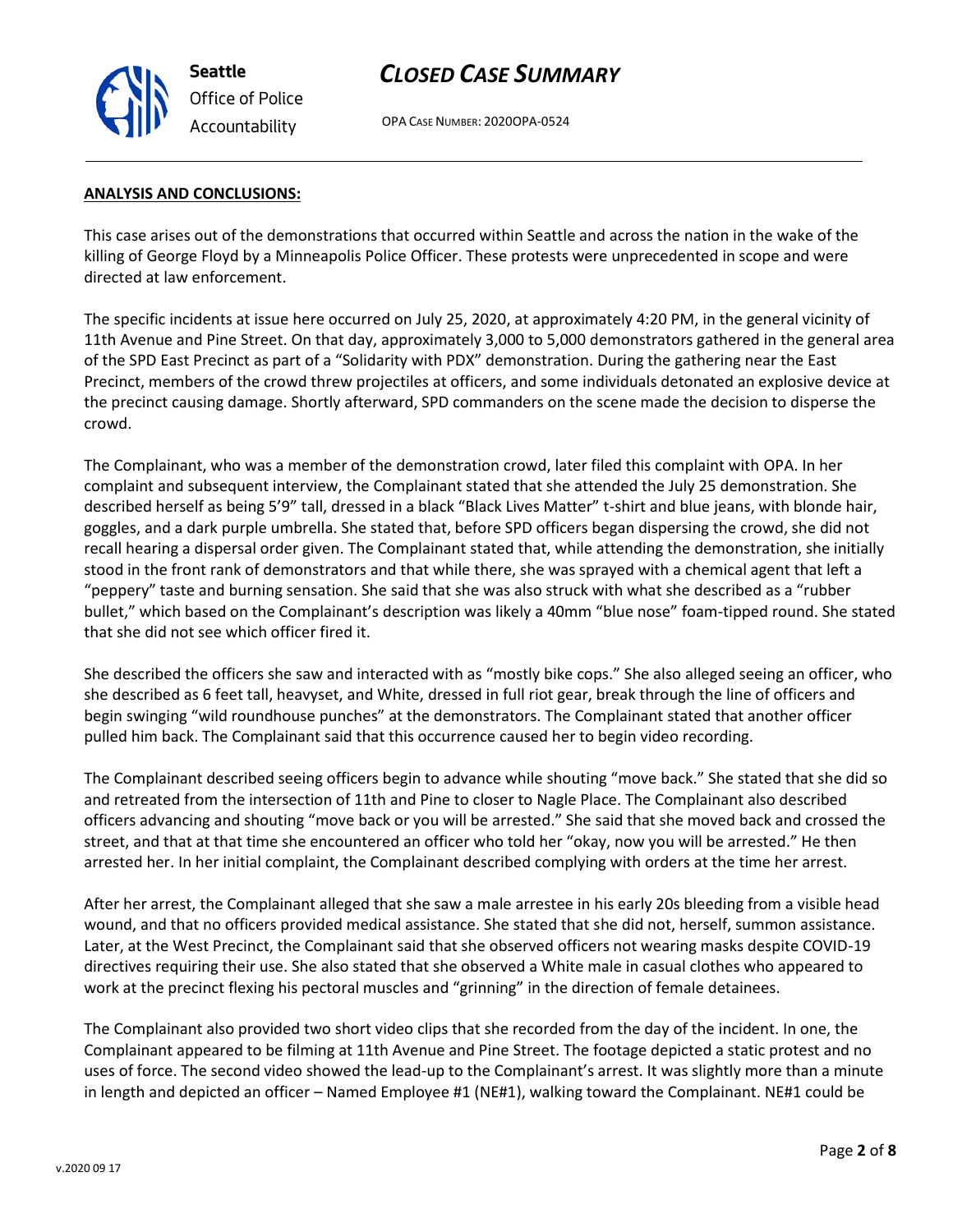

**Seattle** *Office of Police Accountability*

## *CLOSED CASE SUMMARY*

OPA CASE NUMBER: 2020OPA-0524

heard to state "(inaudible) now, you're gonna get arrested." Shortly after making that statement, NE#1 appeared to grab the Complainant's arm. The video ended.

This OPA investigation ensued. As part of its investigation, OPA reviewed Body Worn Video (BWV) of the incident. NE#1's BWV, as well as that of other officers at the same location and the videos provided by the Complainant, provided OPA with a relatively complete picture of the incident.

At approximately 4:25 PM, NE#1 was assigned as a bicycle officer directed to move a crowd away from the East Precinct. As the recording began, NE#1 and other bicycle officers were just arriving at the scene. BWV showed them deploying blast balls and moving in to form a mobile fence line in front of the crowd at around the intersection of 11th and Pine. BWV recorded offers shouting: "leave the area" and "move back."

At approximately six minutes into the recording, NE#1's BWV recorded a dispersal order broadcast over a loudspeaker. Bicycle officers deployed in a crossbow maneuver, and NE#1 followed. BWV depicted objects being thrown at officers as well as blast balls being thrown or kicked back into the police line. Another dispersal order was broadcast. Approximately three minutes later, NE#1 and other officers pushed west across 11th Avenue. During this time, objects continued to be thrown and members of the crowd appeared to roll a large blue dumpster into a group of officers. Officers continued to deploy blast balls.

The police line, including NE#1, continued to move steadily west toward Nagle Place. During that push, NE#1 moved up and formed the far right of the police line, on the sidewalk adjacent to Cal Anderson Park. At 19:05 on his BWV, NE#1 was shown addressing an individual who was later identified as the Complainant. At the time, the Complainant was standing close to the police line and filming on her camera. NE#1 told her to "leave or you will be arrested." The Complainant made an obscene gesture at NE#1 and then left. NE#1 said: "have a nice day." When NE#1 advanced the line again several feet, his BWV showed that he again observed the Complainant with a group of other demonstrators. He repeated the directive to the group and the Complainant again moved back. BWV showed that she crossed Nagle Place and stood on or near the north-west corner of the intersection of Nagle Place and Pine Street.

The SPD line advanced again, and NE#1 moved with it. NE#1's BWV showed the moments leading up to the arrest. As the line advanced, the group of protesters on the north-west corner of the intersection fell back, but the Complainant did not. BWV showed that she stood still as NE#1 advanced to within inches of her, using his bicycle to form the northern edge of the SPD mobile fence line. As he stepped forward, NE#1 could be heard on BWV to say: "leave now or you're gonna get arrested." This time, the Complainant did not move despite clear avenues of egress to the west on Pine and north on Nagle. NE#1 reached out and took control of the Complainant's wrist, beginning the process of arresting her. The Complainant attempted to pull away, and in the ensuing struggle NE#1's body camera was knocked off.

Another bicycle officer's BWV provided a view of the arrest. The recording confirmed that of all the individuals on the northwest corner of the intersection, only the Complainant remained as the police line advanced. The officer's BWV captured the interaction between NE#1 and the Complainant on its extreme right side, meaning that NE#1 was to the north and slightly behind the recording officer when the arrest occurred. It depicted NE#1 advance within inches of the Complainant. The recording of the arrest showed that NE#1 then took the Complainant to ground while the recording officer screened off the arrest with his bicycle.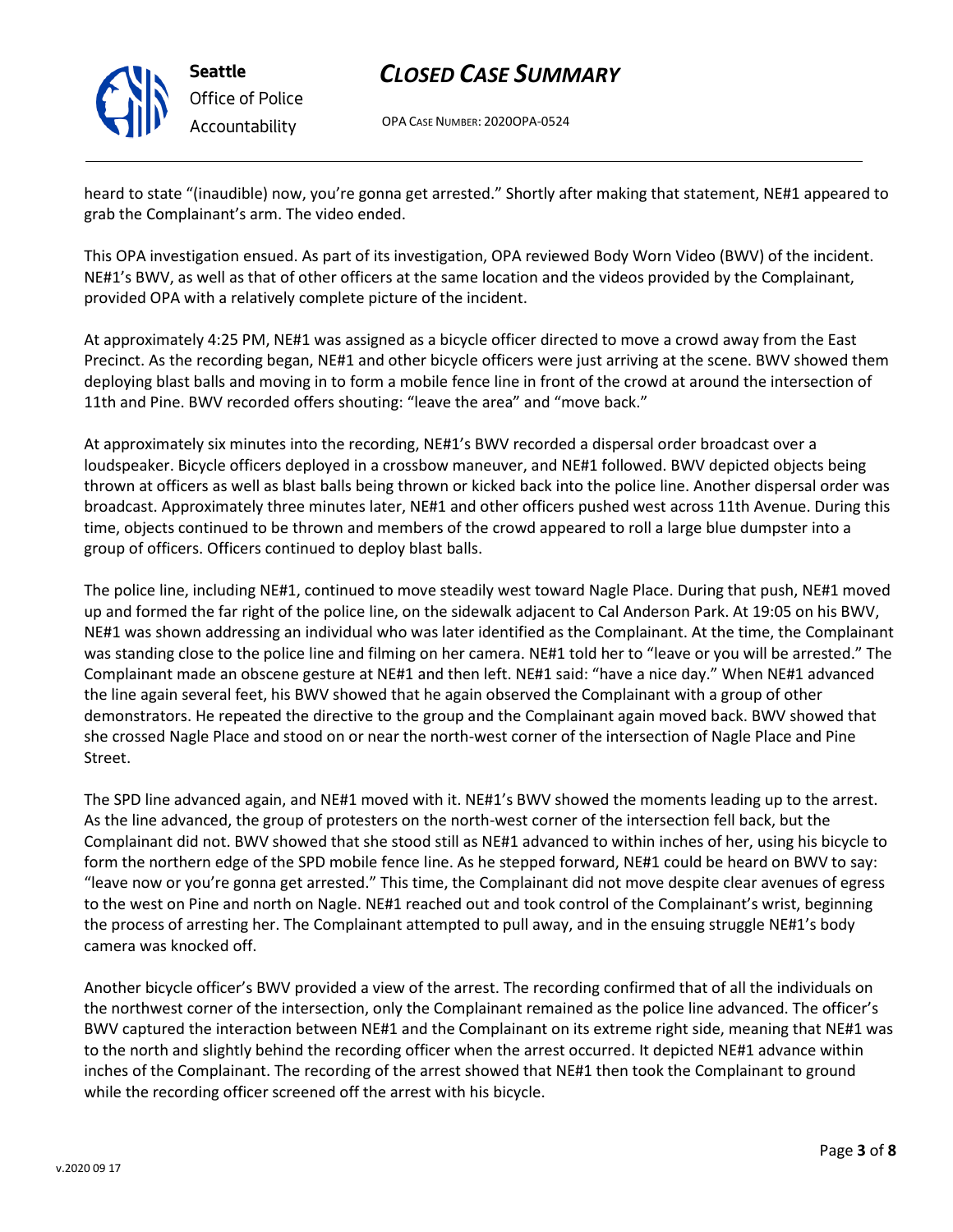OPA CASE NUMBER: 2020OPA-0524

OPA also reviewed other footage that was potentially relevant to the Complainant's allegations. BWV of one officer showed the Complainant, recognizable by her purple umbrella, in the front rank of the crowd near 11th and Pine when officers made their initial advance. BWV of another officer showed the Complainant in the front rank, moving back and west with the other protesters. At one point as officers advanced, the Complainant and other protesters with umbrellas raised them to form a shield wall. Approximately 30 seconds later, a blast ball appeared to come near to the Complainant, and she attempted to kick it back toward the officers. It detonated before she could kick it. Another protester used a fan to blow the resulting smoke back toward officers, and the Complainant appeared to move back into the crowd. Other protesters pushed dumpsters in the direction of officers and the view became obscured. As officers continued to advance, the Complainant was not visible among the front rank of protesters. Several minutes later, an officer's BWV captured the Complainant walking toward Nagle Place where, subsequently, the arrest occurred.

Based on OPA's review of BWV, OPA was unable to isolate any instance in which an officer targeted the Complainant with a 40mm "blue nose" round. Similarly, OPA's review did not identify any officers whose appearance or conduct matched the officer that the Complainant alleged she saw throwing "wild roundhouse punches." The BWV clips OPA reviewed appeared to account for substantially all of the time in which the Complainant was in the front line of the protest. In addition, OPA was unable to locate any BWV or other evidence related to the Complainant's allegation regarding an injured male arrestee in his 20s.

Finally, OPA obtained security footage from the West Precinct. That footage showed the Complainant being processed for detention in a holding cell, as well as officers passing through the holding area. Based on review of the security footage, OPA did not note any officer whose behavior matched that described by the Complainant—namely "grinning" and posturing in the direction of female detainees.

#### **Named Employee #1 - Allegation #1** *6.010-POL - Arrests 1. Officers Must Have Probable Cause That a Suspect Committed a Crime in Order to Effect an Arrest*

SPD Policy 6.010-POL-1 requires that officers have probable cause to believe that a suspect committed a crime when effectuating an arrest. Stated differently, where an arrest is not supported by probable cause, it violates law and Department policy. Probable cause exists when the facts and circumstances within an officer's knowledge are sufficient in themselves to support a reasonable belief that an offense has been or is being committed.

OPA finds that NE#1 had probable cause to arrest the Complainant. Arrest records indicated that NE#1 arrested the Complainant for failure to disperse. OPA's review of BWV confirmed that multiple dispersal orders were given over a public address system, and officers including NE#1, clearly and audibly directed protesters including the Complainant to leave the area. Moreover, the BWV established that, when NE#1 encountered the Complainant for the third time, she remained in position on the corner of Pine and Nagle despite the fact that NE#1 and the rest of the police line approached within inches of her, the presence of two open avenues of egress, and the fact that substantially all the other protesters moved back.

When a group of persons assembled in an area is committing acts of violence, the law permits officers to order those people to leave. *See* SMC 12A.12.020. Intentionally failing to heed this order is a crime, regardless of whether the individual is him or herself committing other crimes or violations. *Id*. Here, BWV showed that NE#1 gave multiple



**Seattle**

*Office of Police Accountability*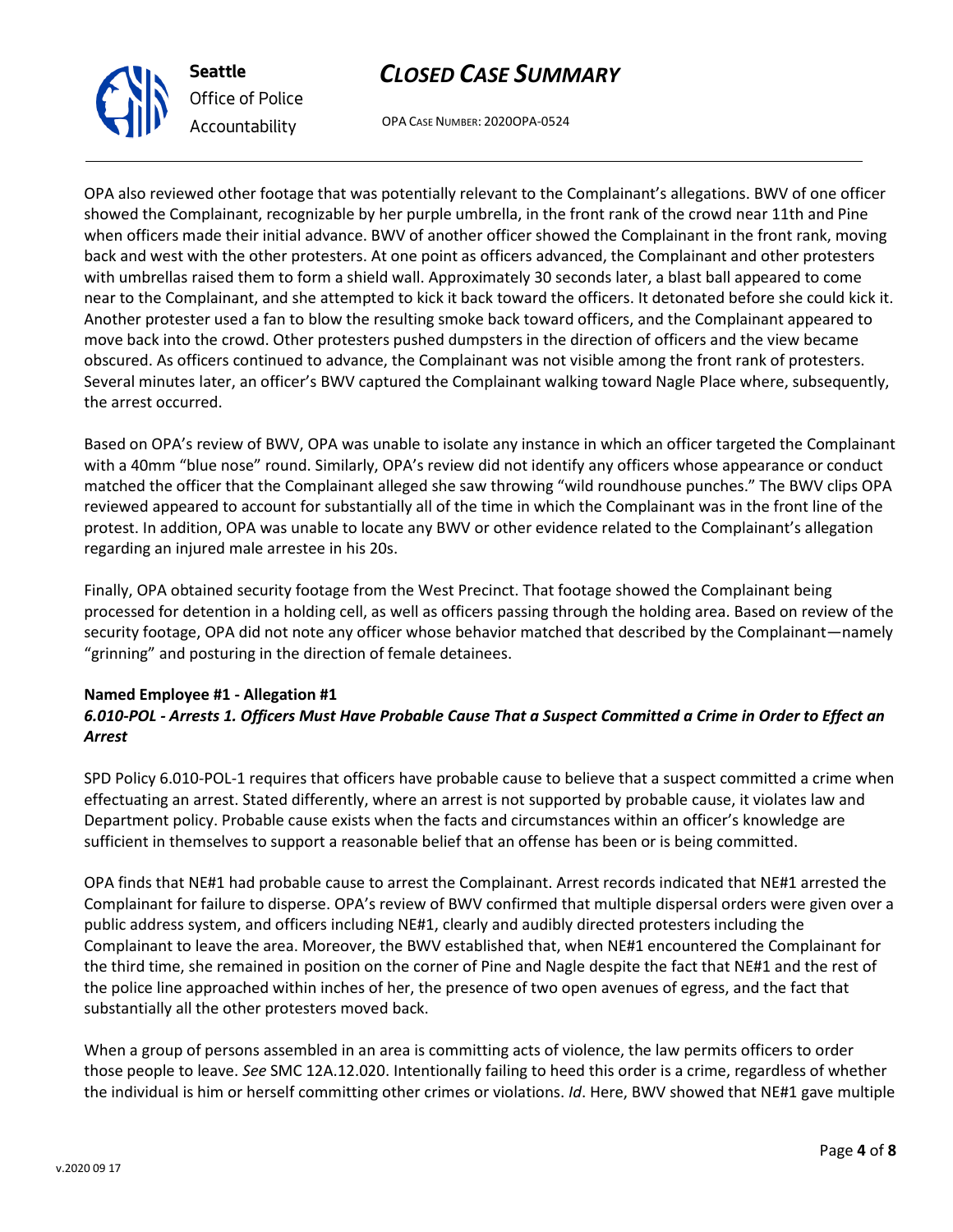

**Seattle** *Office of Police Accountability*

## *CLOSED CASE SUMMARY*

OPA CASE NUMBER: 2020OPA-0524

directives and the Complainant heard them and, to a degree, responded. However, she failed to move when lawfully directed to do so and prevented NE#1 from advancing with the rest of the line, thus impeding the dispersal.

Taken together, these facts and observations of the Complainant's actions are sufficient to establish probable cause that she committed, at minimum, the crime of failure to disperse. For this reason, OPA recommends that this allegation be Not Sustained – Lawful and Proper.

### Recommended Finding: **Not Sustained (Lawful and Proper)**

### **Named Employee #2 - Allegation #1**

## *14.090 Crowd Management 9. Crowd Dispersal a. Upon Determining That There are Acts or Conduct Within a Group of Four or More Persons That Create a Substantial Risk of Causing Injury to Any Person or Substantial Harm to Property, the Incident Commander May Order That the Crowd Be Dispersed*

SPD Policy 14.090-POL-9(a) states the conditions under which an Incident Commander (IC) may order a crowd to be dispersed. SPD Policy 14.090-POL-9(a). The policy goes on to state that prior to ordering a crowd to be dispersed, the IC "shall consider whether less restrictive means of crowd management are available. Such means may include strategies such as area denial and/or seeking voluntary compliance." *Id*. It goes on to state that the IC must ensure there is a viable avenue of egress to allow the crowd to disperse, and that where feasible, the IC or a designee should issue a dispersal order prior to ordering officers to disperse the crowd. *Id*.

OPA finds that the IC here had sufficient justification to order the crowd dispersal. Prior to this incident, an explosive was detonated at the precinct, causing damage. During this incident, BWV captured multiple instances of crowd members throwing rocks, bottles, and fireworks at the officers as well as pushing large metal dumpsters into the line. All these actions independently reached the "substantial harm" requirement in this policy and taken together they also cleared that threshold. The dispersal orders broadcast to the crowd and captured on BWV indicated that demonstrators had a safe route of egress west.

For the above reasons, OPA recommends that this allegation be Not Sustained – Lawful and Proper.

### Recommended Finding: **Not Sustained (Lawful and Proper)**

#### **Named Employee #2 - Allegation #2** *14.090 Crowd Management 9. Crowd Dispersal b. The Incident Commander Shall Have Authority to Direct the Use of Blast Balls and OC Spray to Disperse the Crowd*

SPD Policy 14.090-POL-9(b) states that the IC has the authority to direct the use of blast balls and OC spray to disperse a crowd. SPD Policy 14.090-POL-9(b). A lieutenant may authorize the use of blast balls and OC spray where an immediate life safety emergency exists, and there is insufficient time to obtain approval from the IC. *Id*. The policy defines a "life safety emergency" as "an unplanned, dynamic situation where immediate police action is necessary to protect the officers' and/or the public's safety." *Id*. It goes on to state that when feasible, a dispersal order should be given and the crowd afforded sufficient time to disperse prior to the use of blast balls and OC. *Id*. Similarly, when feasible, blast balls and OC should not be deployed in the vicinity of people who do not pose a threat to safety or property. *Id*.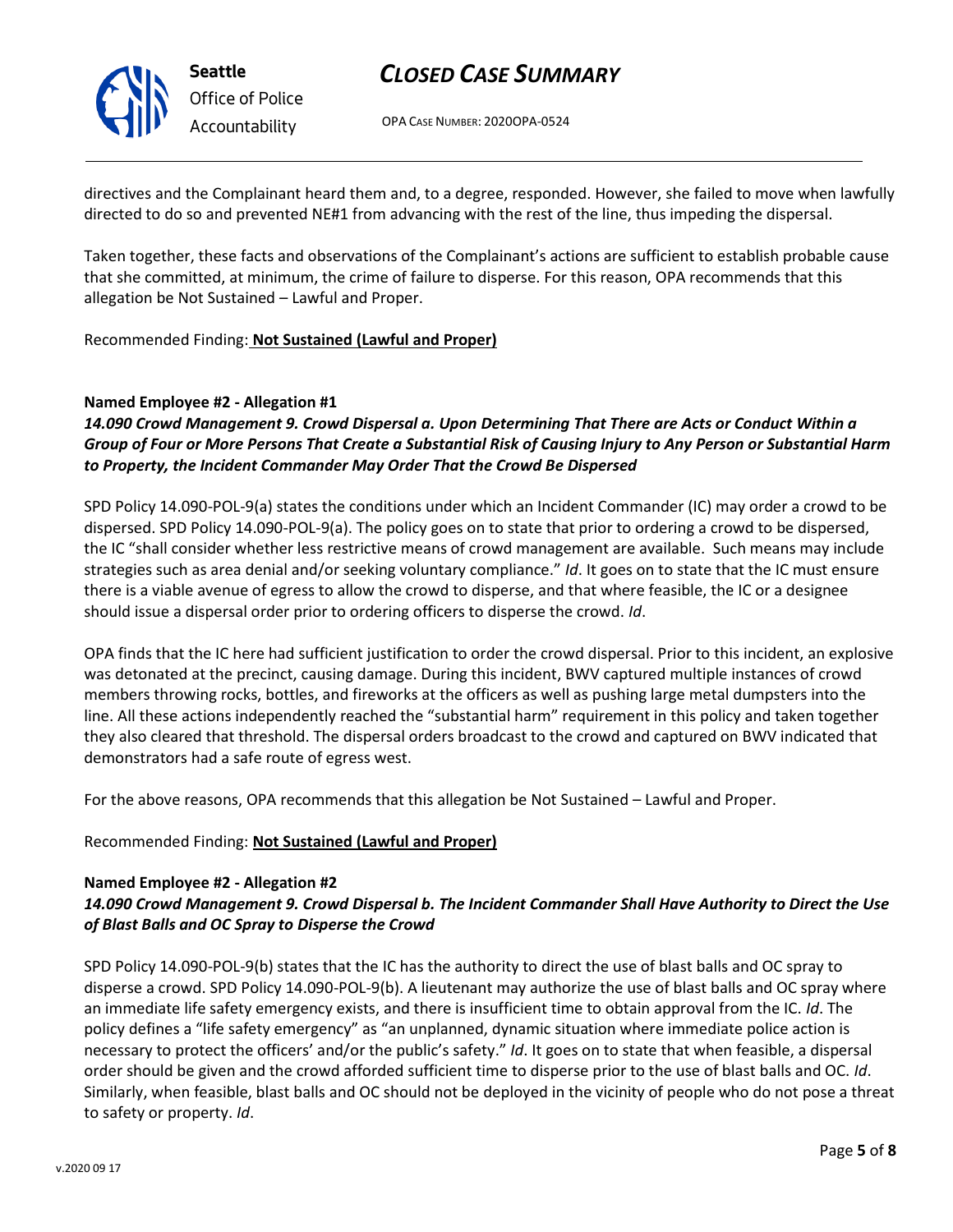

OPA CASE NUMBER: 2020OPA-0524

Because the IC had adequate justification to order the crowd dispersal (see above), it was not a violation of policy for him to direct the use of less lethal tools including OC spray, blast balls, and 40 mm "blue nose" rounds. OPA also finds that the amount of time—approximately three minutes between the broadcast of the dispersal order and the use of less lethal munitions—was reasonable to allow those gathered to begin moving back. Finally, while OPA cannot account for every blast ball, OC, and 40mm deployment, based on its assessment of crowd behavior and the level of resistance it was not unreasonable for officers to disperse the entire crowd. OPA reaches this conclusion given the level of resistance as well as the fact that many individuals who were not throwing objects at officers were actively shielding those who were using umbrellas, dumpsters directed into the officer line, and other strategies.

For these reasons, OPA recommends that this allegation be Not Sustained – Lawful and Proper.

Recommended Finding: **Not Sustained (Lawful and Proper)**

### **Named Employee #2 - Allegation #3** *8.200 - Using Force 1. Use of Force: When Authorized*

SPD Policy 8.200(1) requires that force used by officers be reasonable, necessary and proportional. Officers shall only use "objectively reasonable force, proportional to the threat or urgency of the situation, when necessary, to achieve a law-enforcement objective." Whether force is reasonable depends "on the totality of the circumstances" known to the officers at the time of the force and must be balanced against "the rights of the subject, in light of the circumstances surrounding the event." (SPD Policy 8.050.) The policy lists a number of factors that should be weighed when evaluating reasonableness. (*See id*.) Force is necessary where "no reasonably effective alternative to the use of force appeared to exist" and "the amount of force used was reasonable to effect the lawful purpose intended." (*Id*.) Lastly, the force used must be proportional to the threat posed to the officer. (*Id*.)

In her interview, the Complainant alleged that she observed an officer throwing "wild roundhouse punches" at protesters. OPA interpreted this as an allegation that an unknown employee used excessive force. Had OPA identified an employee engaging in the conduct the Complainant alleged, that might well represent a violation of this policy. However, even after reviewing BWV of several officers covering the bulk of the time that the Complainant was in the front rank of the protest where she stated she observed this conduct, OPA could identify no evidence tending to suggest that it occurred. Rather, OPA did not see any officer engaging in that conduct.

For this reason, and when applying its preponderance burden, OPA recommends that this allegation be Not Sustained – Unfounded.

Recommended Finding: **Not Sustained (Unfounded)**

#### **Named Employee #2 - Allegation #4**

## *8.300-POL-11 Use of Force - 40 mm Less Lethal Launcher 7. Officers Will Only Use a 40 mm LL Launcher When Objectively Reasonable, Necessary, and Proportional.*

SPD Policy 8.300-POL-11(4) states that officers may use a 40mm Less-Lethal Launcher "when a subject poses an immediate threat of harm to any person" or to take into custody a person whose level of resistance is "likely to cause injury to the officer" or "if hands-on control tactics or other force options would be likely to cause greater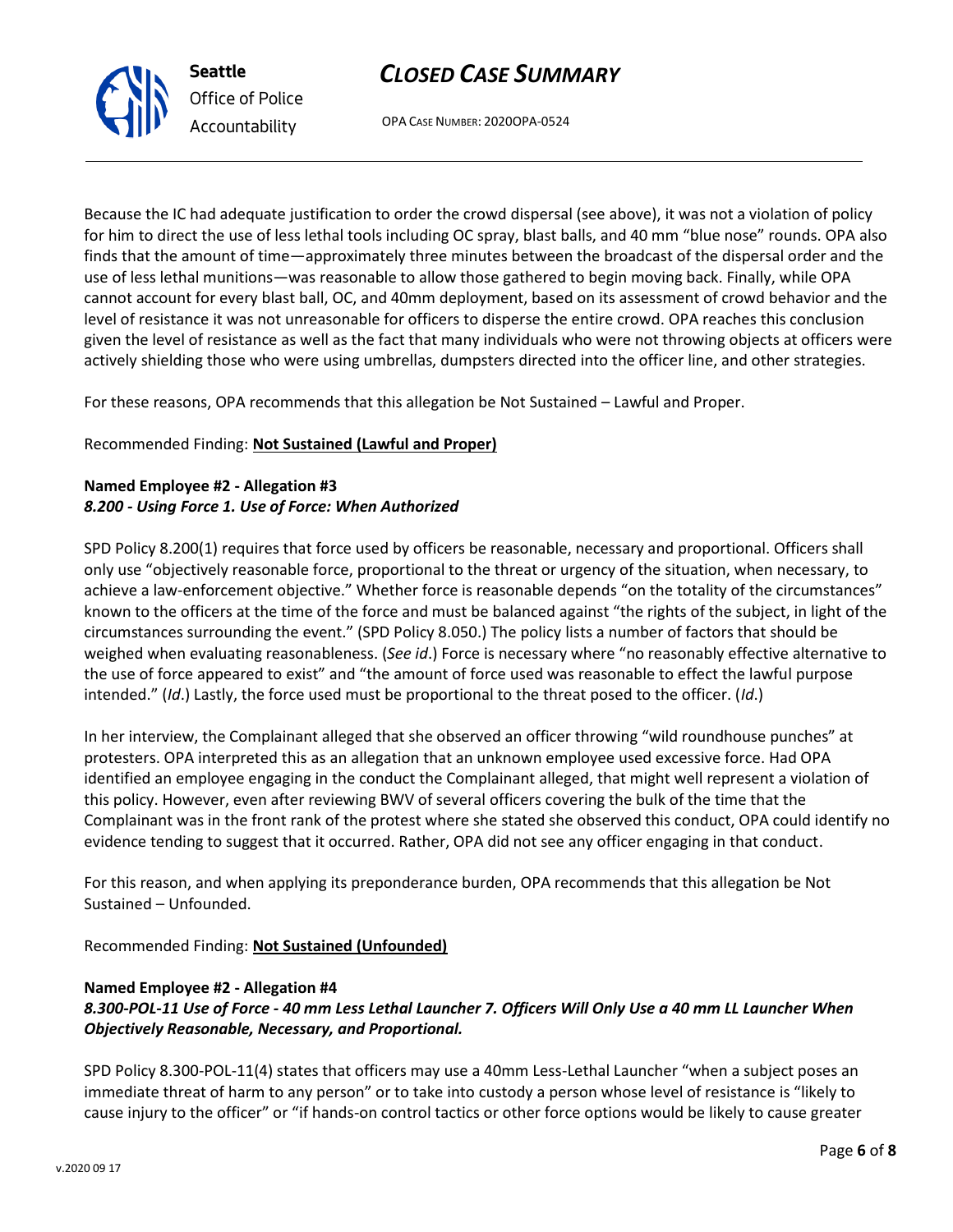

**Seattle** *Office of Police Accountability*

# *CLOSED CASE SUMMARY*

OPA CASE NUMBER: 2020OPA-0524

injury to the subject than the use of the 40 mm Less Lethal Impact Munition (LLIM)." *Id*. The decision to use the launcher must be reasonable, necessary, and proportionate under the circumstances of the incident. *Id*.

OPA was unable to conclusively identify any officer who appeared to target the Complainant with a 40mm round. However, unlike the allegation of an officer throwing punches, OPA does not believe that the lack of video evidence suggests the incident did not occur. Unlike a punch, which would inherently require physical proximity, the 40mm launcher has a range of up to 100 feet. It is entirely possible that an officer fired a 40mm "blue nose" round which intentionally or unintentionally affected the Complainant. It is also possible that some other impact caused the Complainant's injury and she was mistaken about the cause. For instance, BWV appeared to show a blast ball detonating in relatively close proximity to her.

For these reasons, OPA is simply unable to determine whether an officer intentionally targeted the Complainant with a 40mm round. Even assuming that one did, without identifying that officer it would be difficult for OPA to assess the reasons for his or her deployment of a less lethal tool and, consequently, cannot assess whether such a deployment would have complied with policy.

For these reasons, OPA recommends that this allegation be Not Sustained – Inconclusive.

### Recommended Finding: **Not Sustained (Inconclusive)**

### **Named Employee #2 - Allegation #5**

## *16.130 – Providing Medical Aid 1. Recognizing the Urgency of Providing Medical Aid and the Importance of Preserving Human Life, Officers Will Request Medical Aid, if Needed, and Render Appropriate Medical Aid Within Their Training as Soon as Reasonably Possible*

SPD Policy 16.130-POL-2(1) states that employees assisting a sick or injured person will seek to determine the nature and cause of a person's injury or illness and provide first aid or call for Emergency Medical Services as needed, with an exception for injuries that can be treated with basic first-aid. SPD Policy 16.130-POL-2(1). The policy goes on to state that "[a]fter requesting a medical aid response, officers will render aid within the scope of their training unless aid is declined." *Id*. Officers are required to provide medical assistance consistent with their training, with priority being given to officers certified as EMTs. *Id*. The consent of unconscious subjects is presumed under the policy. *Id*. Employees are expected to follow SPD standing orders from the SPD/SFD Medical Director, as well as their training and the SPD Manual, with respect to applying certain forms of first aid. *Id*.

With respect to the allegation that an arrested individual suffered a head injury and was ignored, OPA was unable to identify any video or other evidence showing this incident. What records OPA did obtain regarding detainees at the West Precinct did not identify any injured males. However, lacking further evidence, OPA is simply unable to assess the truth or falsity of the Complainant's allegation or evaluate whether what she saw in fact met the requirements of this policy.

For this reason, OPA recommends that this allegation be Not Sustained – Inconclusive.

Recommended Finding: **Not Sustained (Inconclusive)**

**Named Employee #2 - Allegation #6**